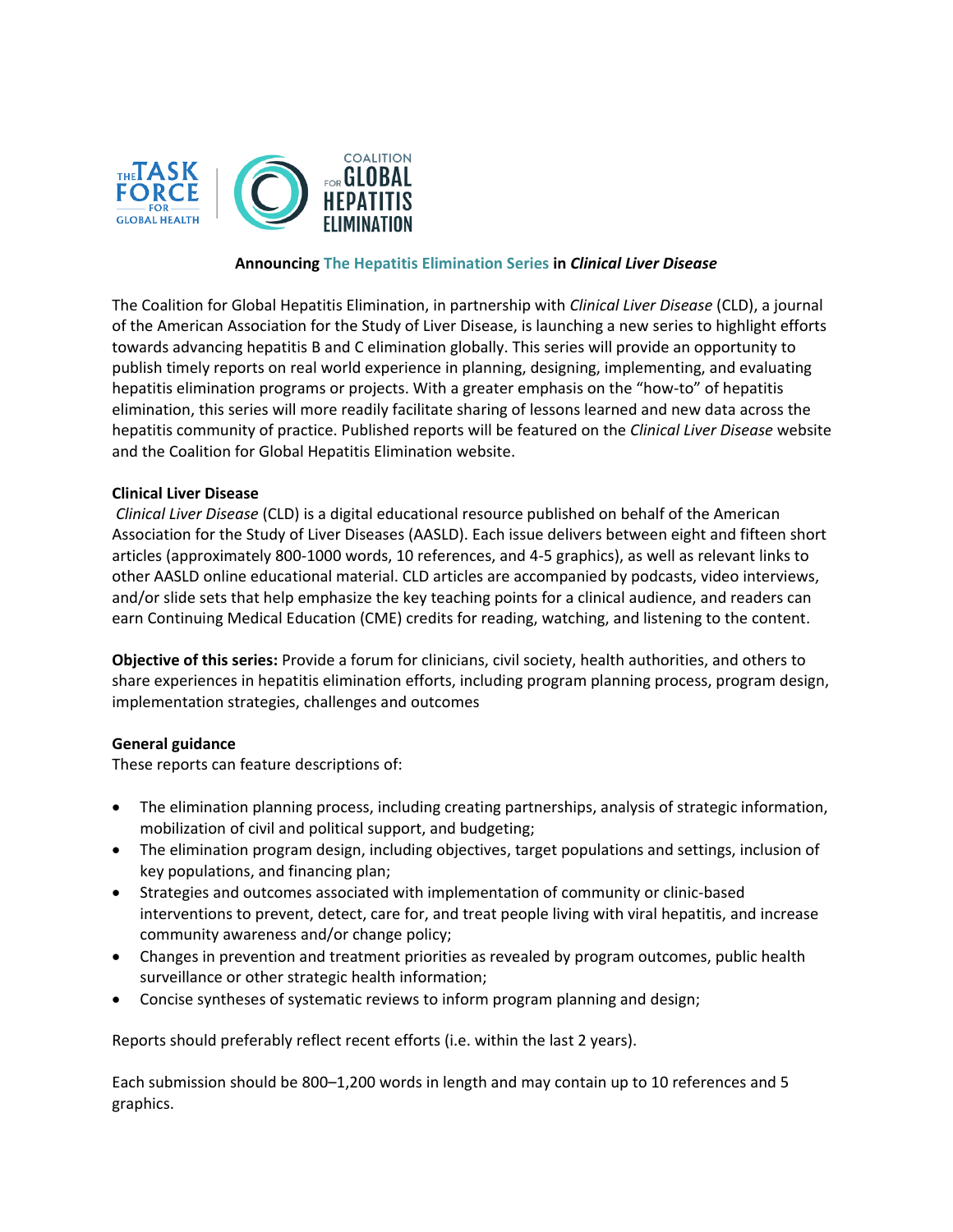# **Manuscript Organization**

- **Title:** No more than 120 characters, not including spaces between words.
- **Author Names:** The full name, email, and institutional affiliation of all authors must be included.
- **Abstract:** No abstract is requested.
- **References:** Number references in the order cited as Arabic numerals in parentheses on the line. Only literature that is published or in press (with the name of the publication known) may be numbered and listed; abstracts and letters to the editor may be cited.
- Use Index Medicus as the style guide for references and other journal abbreviations.
- List all authors up to six, using six and "et al." when the number is greater than seven.
- EndNote is a software product that we recommend to authors to help simplify the process.
- Reports should include referrals to web sites and points of contact for additional information.
- **Figures:** All figures must be in TIFF or EPS format, and have a resolution of at least 300 DPI at full size with no compression.
- Figures should be numbered with Arabic numerals in the order mentioned in the text. Provide a title and sufficient explanation. Explain all abbreviations and symbols. Provide figure legends at the end of the main text. Indicate that permission has been obtained for copyrighted material.

### **Submission process**

Articles should be submitted to the Coalition for Global Hepatitis Elimination [here.](https://app.smartsheet.com/b/form/cc3f1c72c5854df3bf377216727c5ca1)

Articles are accepted on a rolling basis.

If accepted for publication, the Coalition will first work with the authors on editorial concerns, if needed, and then transmit the articles to Clinical Liver Disease.

Reports must be submitted in English. Editorial assistance is available for authors whom English is a second language or with little or no experience in report writing. To receive this assistance, fill out this [form.](https://app.smartsheet.com/b/form/cc3f1c72c5854df3bf377216727c5ca1) Language and writing proficiency will not affect article selection.

There is no publication fee for Clinical Liver Disease. All accepted submissions will be available online at <https://aasldpubs.onlinelibrary.wiley.com/journal/20462484> an[d www.globalhep.org.](http://www.globalhep.org/)

After acceptance of your written article, the Editorial Board will determine the audio/visual format that will best illustrate the educational message. At that time, AASLD staff will attempt to schedule an interview to be taped, podcast to be recorded, etc, that is convenient for you and maintains our production schedule.